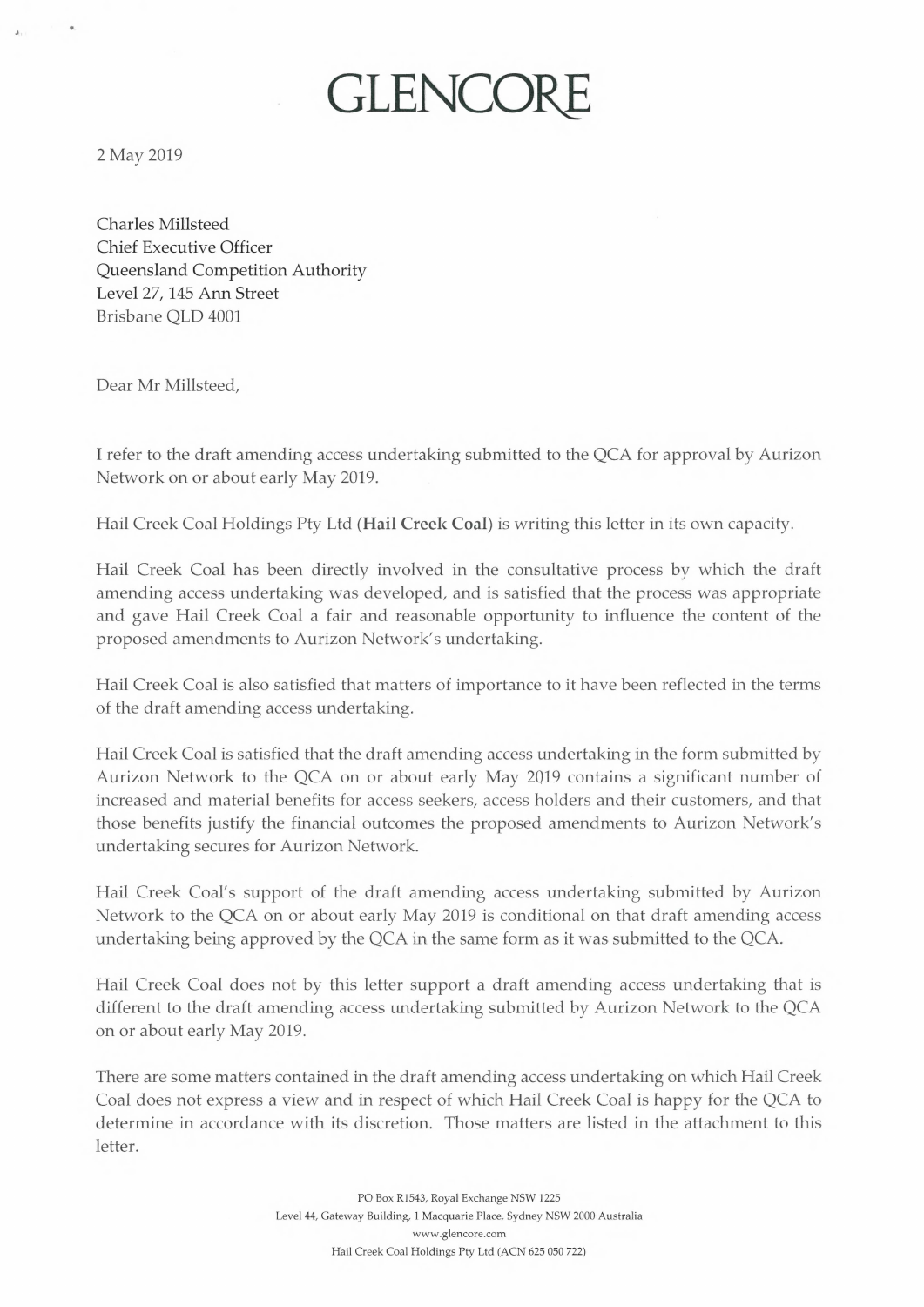## **GLENCORE**

Subject to those matters and the condition that the QCA approves the UT in the exact form (subject to immaterial changes) submitted by Aurizon Network to the QCA, Hail Creek Coal supports the QCA's approval of the draft amending access undertaking.

Please feel free to contact Anthony Pitt at Anthony.Pitt@glencore.com.au should you have any matters you would like to discuss.

Yours sincerely,

**Anthony Pitt Hail Creek Coal Holdings Pty Ltd**